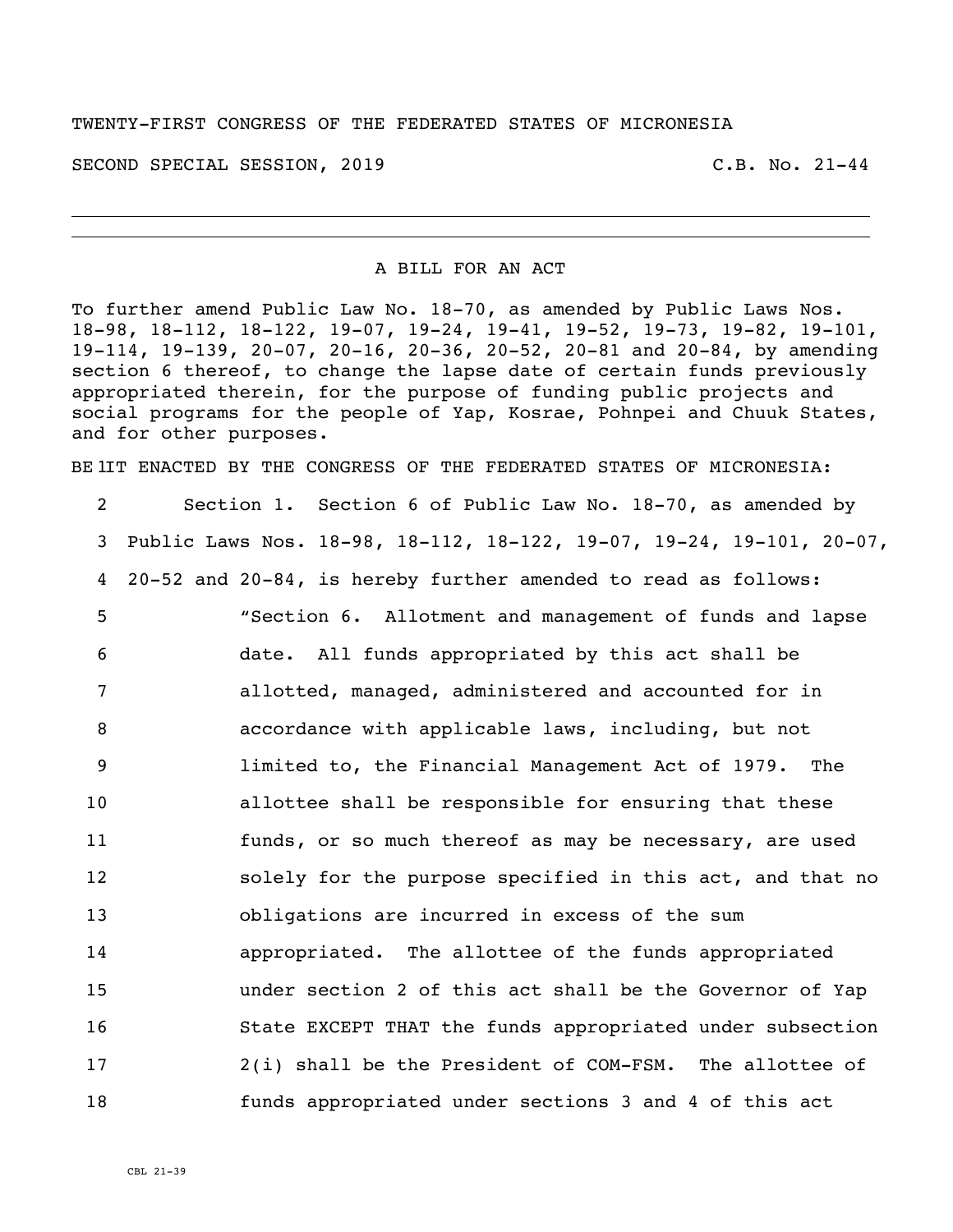C.B. No. 21-44

 shall be the President of the Federated States of Micronesia or his designee EXCEPT THAT the funds appropriated under subsections a, b, c, d, e, f, g, h, i, j, k, l, m, n, o, s, t, u, v, w, x, ag, ah, aj, ap and aq of section 3 this act shall be the Mayor of Lelu Town Government or his designee; the funds appropriated under subsections a, b, c, d, e, f and g of section 4(1), 8 subsections  $4(3)(b)$ , (c), (d), (f), (p) and r of this act shall the Pohnpei Transportation Authority, and the funds appropriated under subsection 4(3)(t) shall be the Luhkenmoanlap of Kitti. The allottee of funds appropriated under subsection 4(3)(aa) of this act shall be the Meninkeder Lapoloap of Madolenihmw; the allottee of funds appropriated under subsection 4(4)(f) shall be the Mayor of Mwokilloa Municipal Government or his designee the allottee of funds appropriated under subsection 4(4)(l) shall be the Mayor of Pingelap Municipal Government or his designee. The allottee of funds appropriated under subsections 5(1), 5(3) and 5(6), of this act shall be the Governor of Chuuk State or his designee. The allottee of funds appropriated under subsection 5(2) of this act shall be the Mortlock Islands Development Authority. The allottee of funds appropriated under subsection 5(4) of this act shall be the Southern Namoneas Development Authority. The allottee of funds appropriated under